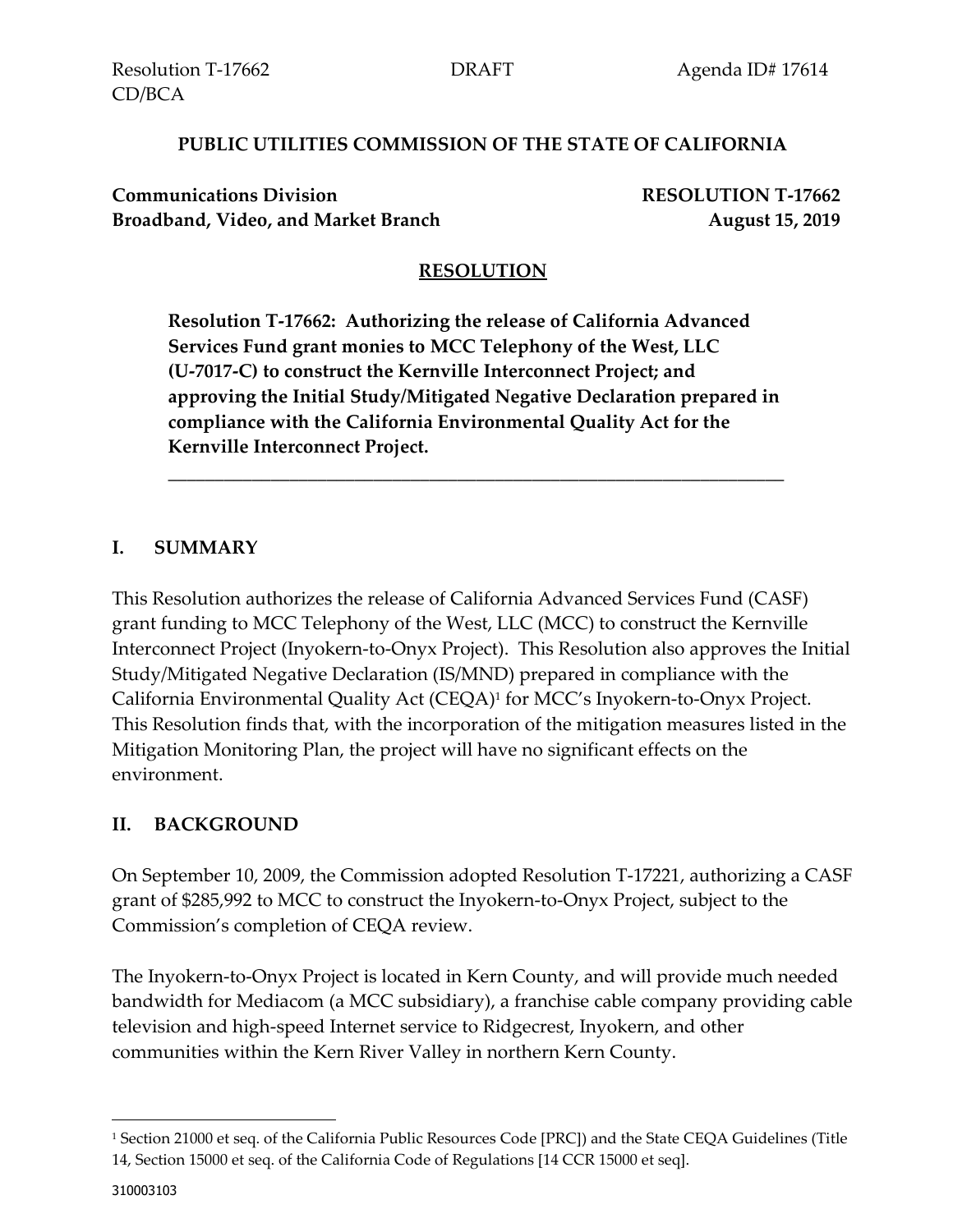Resolution T- 17662 DRAFT August 15, 2019 CD/BCA

MCC plans to construct 32.4 miles of underground fiber optic cable along State Route (SR) 178 between its Ridgecrest and Lake Isabella systems. This build will allow MCC to deliver more reliable Internet service at higher speeds to unserved homes in the Lake Isabella system.

Resolution T-17221 specifies that: "*The Commission can neither approve nor disburse the first 25% payment and MCC cannot conduct ground breaking activities until, pursuant to the California Environmental Quality Act (CEQA), the Commission's CEQA review is complete.*"<sup>2</sup> This Resolution T-17662 finds that the CEQA review is complete, adequate for decisionmaking purposes, represents the Commission's independent judgement, and satisfies the conditions for environmental review specified in Resolution T-17221.

## **III. ENVIRONMENTAL COMPLIANCE DISCUSSION**

As the lead agency under CEQA, the California Public Utilities Commission prepared an Initial Study/Mitigated Negative Declaration for the Inyokern-to-Onyx Project. The Draft IS/MND was completed by the grantee's consultant with guidance from Energy Division Staff and published for public comment on January 7, 2019. The comment period ran for 30-days and the Final IS/MND in response to those comments was prepared in late May 2019.

The proposed project consists of the installation of fiber-optic cable for approximately 32.4 miles from its current Ridgecrest system connection location in Inyokern to a connection location in Onyx. The proposed project includes the installation of 17 vaults and two aerial splice cases for cable splice points and cable route identification markers.

The project site traverses from the unincorporated community of Inyokern located in the Mojave Desert in eastern Kern County to the unincorporated community of Onyx located in the southern Sierra Nevada Mountains in the Kern River Valley area in Kern County. The majority of the project site consists of vacant land within the Right-of-Way (ROW) or in prescriptive areas adjacent to State Route 178 and State Route 14 that have been cleared, graded, and maintained.

The 32.4 mile cable installation primarily will be underground, with plowing or directional boring processes in the ROW, prescriptive areas adjacent to SR 178 and SR 14, and at four boring locations underneath the road. Exceptions to this include:

• seven new Mediacom-owned utility poles that pass the cable over two LADWP Los Angeles Aqueducts;

 $\overline{a}$ <sup>2</sup> Resolution T-17221, p. 4 & 6.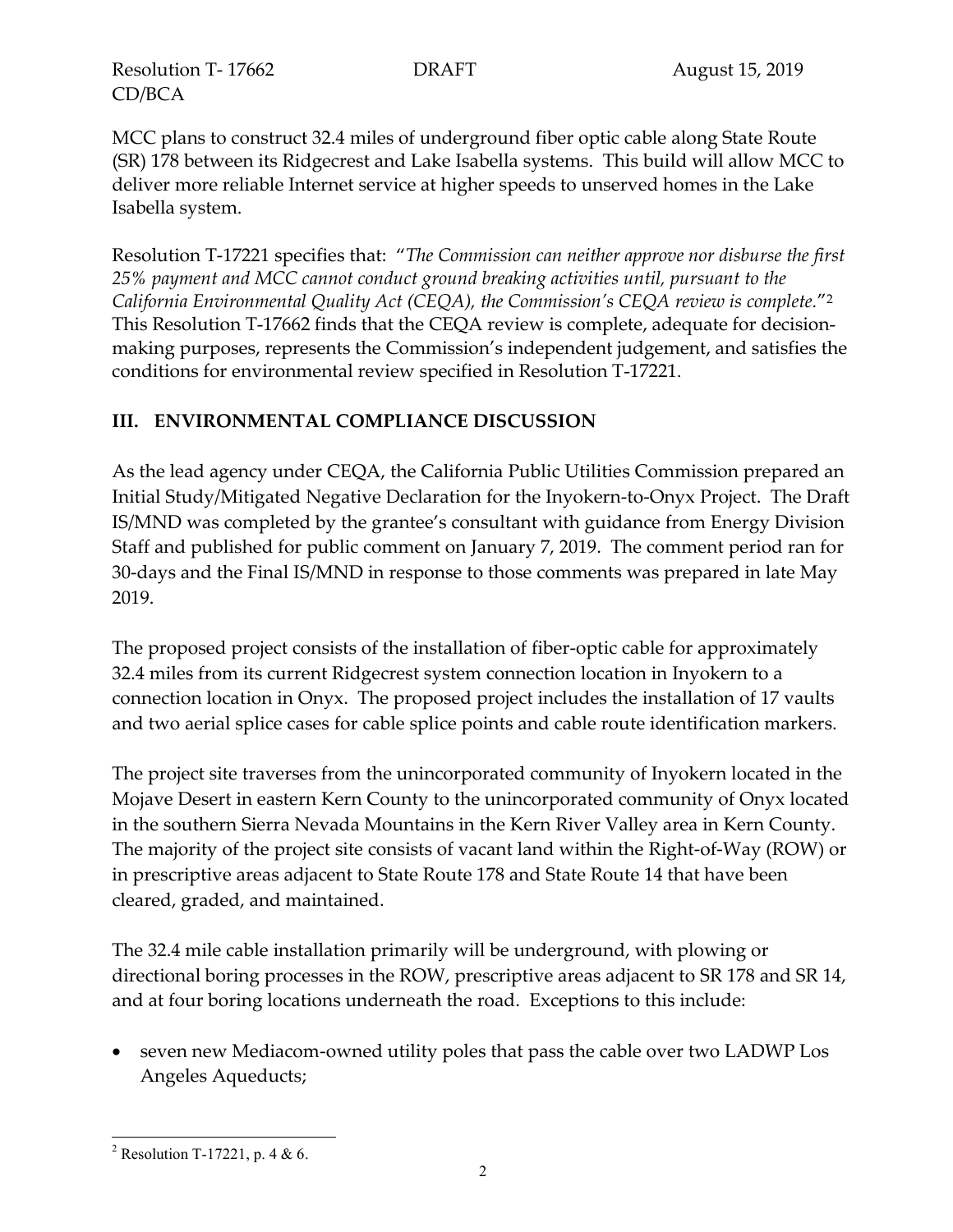Resolution T- 17662 DRAFT August 15, 2019 CD/BCA

- the cable installed on Southern California Edison (SCE) poles in an existing utility easement and/or 25-foot Bureau of Land Management (BLM) License Agreement Area outside the Caltrans ROW;
- over Canebrake Creek where cable would be attached to the bridge; and
- cable installed under the roadbed for a section of the route with steep topography where Caltrans restricts new utility poles.

The proposed project would include fifteen operational activities and design elements as applicant-proposed mitigation measures to address potential effects to the existing environment. With the incorporation of these mitigation measures into the proposed project, the Initial Study found that no significant impact would occur to the potential environmental issues analyzed.

The CPUC released a Notice of Intent to Adopt a Draft Initial Study/Mitigated Negative Declaration (Draft IS/MND) for the proposed project on January 7, 2019. The public comment period for this document was January 7, 2019, to February 6, 2019. Following the end of the public comment period, Commission Staff reviewed responses to all comments on the Draft IS/MND and revised the document as needed. The Final IS/MND for the MCC Kernville Interconnect Project including the Project's Mitigation Monitoring Plan is available on the project website at:

#### [http://www.cpuc.ca.gov/environment/info/mediacom\\_inyokern/index.html](http://www.cpuc.ca.gov/environment/info/mediacom_inyokern/index.html)

The Commission reviewed MMC's Inyokern-to-Onyx Project Final IS/MND and finds that the project will have no significant effects on the environment with the incorporation of the mitigation measures. The Commission finds that the contents of the Final IS/MND and the procedures to prepare, publicize, and review comply with CEQA. The IS/MND correctly identifies the potential impacts and includes the appropriate mitigation measures to minimize the impacts of the project.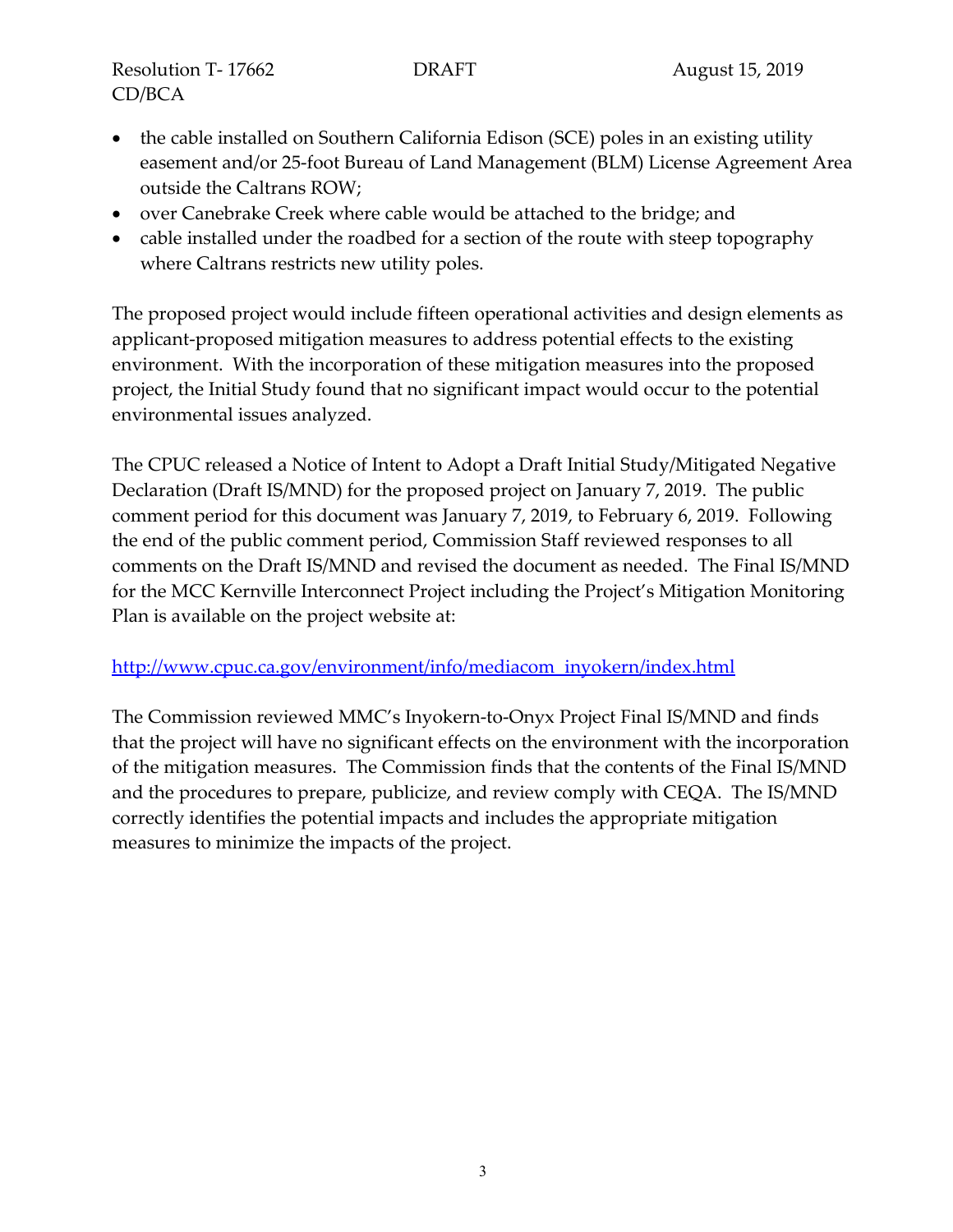# **IV. RELEASE OF CASF FUNDS**

Resolution T-17221 awarded MCC a CASF grant of \$285,992 to construct the Inyokern-to-Onyx Project contingent on compliance with applicable environmental requirements.<sup>3</sup> Given the Commission Staff's conclusions as discussed in the prior section, MCC has satisfied the CEQA Compliance Requirements stated in Resolution T-17221. Therefore, the Commission authorizes the release of CASF grant funds for the construction of the Inyokern-to-Onyx Project, in accordance with the scope and budget specifications provided in Resolution T-17221.

# **V. SAFETY IMPACT**

The Inyokern-to-Onyx Project will increase service reliability and improve safety because it will create a dedicated fiber optic facility for communication flows between the communities in the wider region, greatly improving access and service while minimizing the chance of service interruption.

# **VI. COMMENTS ON DRAFT RESOLUTION**

In compliance with Public Utilities Code, §311(g), a notice letter was emailed on July 29, 2019, informing all parties on the CASF Distribution List of the availability of the draft of this Resolution for public comments at the Commission's documents website at [http://www.cpuc.ca.gov/documents/.](http://www.cpuc.ca.gov/documents/) This letter also informed parties that the final conformed Resolution adopted by the Commission will be posted and available at the same website.

## **VII. FINDINGS**

l

- 1. Resolution T-17221 (adopted September 10, 2009) conditionally authorized a CASF grant of \$285,992 to MCC to construct the Inyokern-to-Onyx Project, subject to the Commission's completion of CEQA review.
- 2. As the lead agency under CEQA, the CPUC prepared an IS/MND for the Inyokern-to-Onyx Project.
- 3. The MCC Inyokern-to-Onyx Project IS/MND is complete and in compliance with CEQA. Further, it is adequate for the Commission's decision-making purposes.

<sup>3</sup> Resolution T-17221, p. 6, Finding Nos. 12 and 13.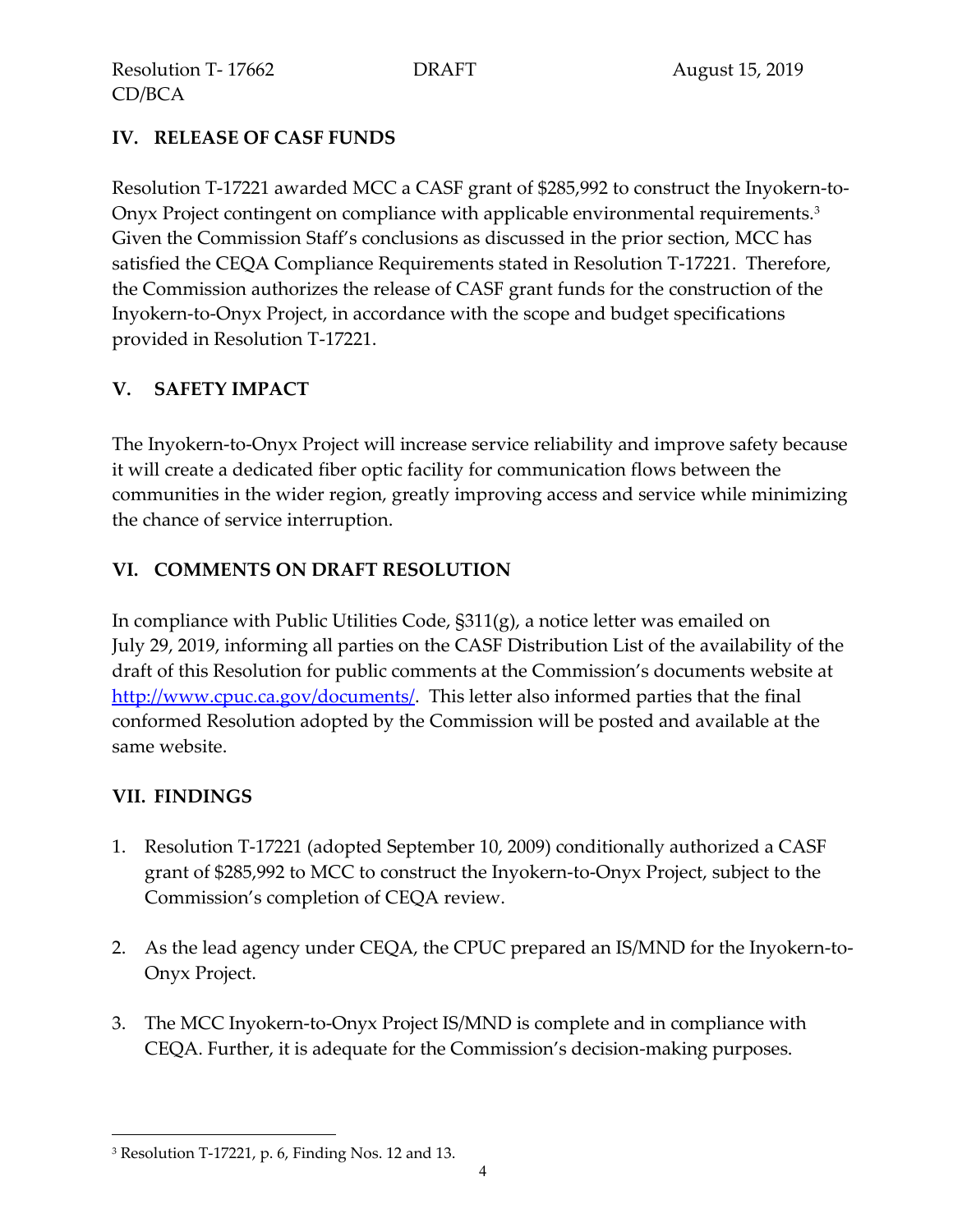- 4. The proposed project would have no significant effects on the environment with the incorporation of mitigation measures identified and listed in the MMRP.
- 5. MCC will implement the measures contained in the MMRP as conditions of project approval and have adopted a system to document and verify MMRP implementation.
- 6. The IS/MND reflects the Commission's independent judgment and analysis on the issues addressed by the IS/MND.
- 7. With the adoption of this Resolution, MCC satisfies the conditions required to release funds for the construction of the Kernville Interconnect Project (Inyokern-to-Onyx Project), as set forth in Resolution T-17221.
- 8. MCC must comply with all provisions in Resolutions T-17662.

A notice letter was e-mailed on July 29, 2019, informing all parties on the CASF distribution list of the availability of the draft of this Resolution for public comments at the Commission's website [http://www.cpuc.ca.gov/documents/.](http://www.cpuc.ca.gov/documents/) This letter also informed parties that the final confirmed Resolution adopted by the Commission will be posted and available at this same website.

## **THEREFORE IT IS ORDERED THAT:**

- 1. The Commission authorizes \$285,992 in CASF grant funds to be released for the construction of the Inyokern-to-Onyx Project, in accordance with the scope, budget specifications, and payment guidelines provided in Resolution T-17221.
- 2. MCC shall comply with all guidelines, requirements, and conditions specified in D.12- 02-015, D.14-02-018, Resolution T-17221 and this Resolution. If MCC fails to complete the project in accordance with the terms of approval, MCC must reimburse some or all of the CASF funds that it has received.
- 3. The Final Mitigated Negative Declaration for the Project is adequate for the Commission's decision-making purposes and is hereby adopted pursuant to the California Environmental Quality Act Guidelines and the Public Resources Code.
- 4. The Energy Division may approve requests by Mediacom for minor project refinements that may be necessary due to final engineering of the Project so long as such minor project refinements are located within the geographic boundary of the study area of the Final Mitigated Negative Declaration and do not, without